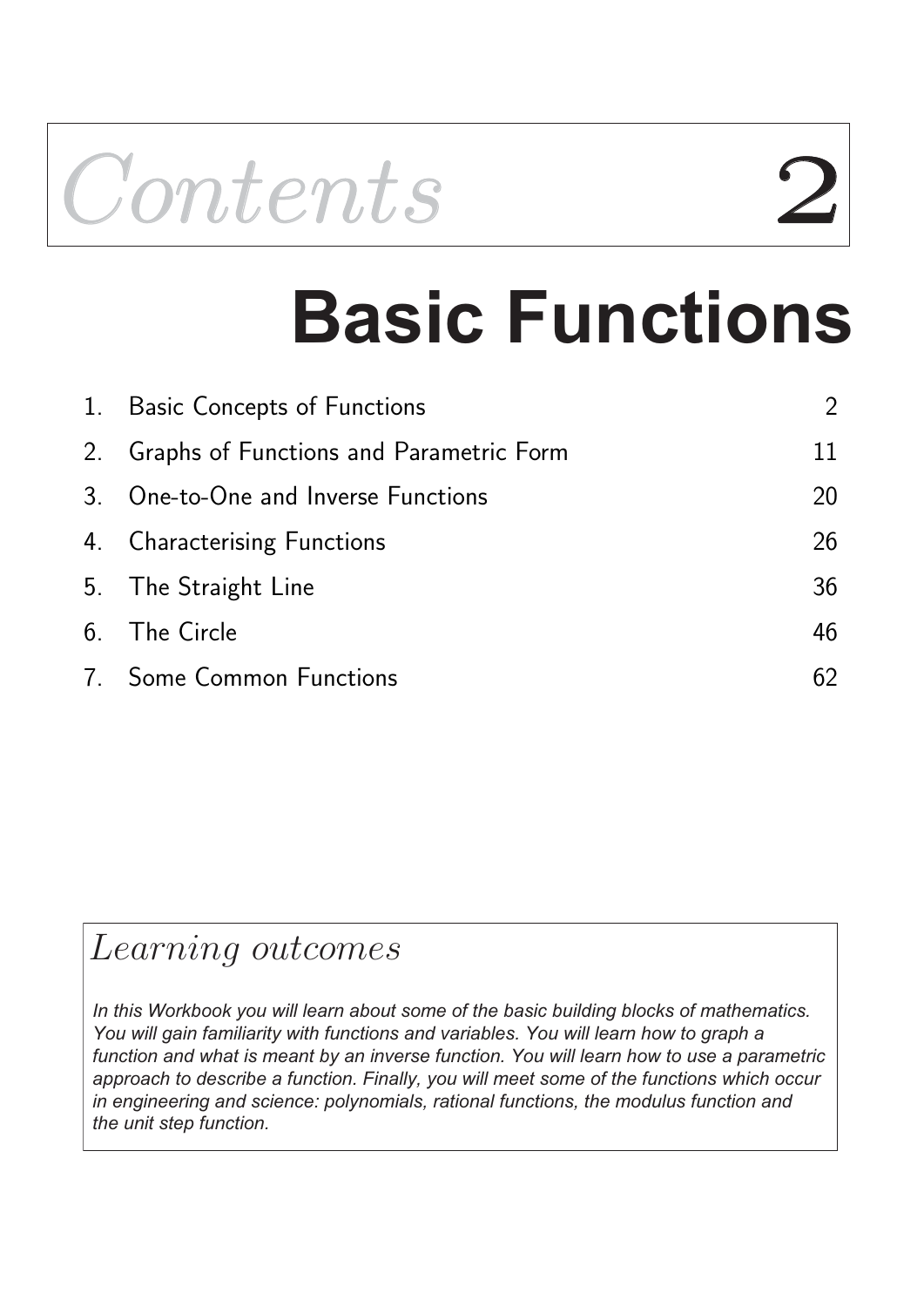## **Basic Concepts of Functions**





In engineering there are many quantities that change their value as time changes. For example, the temperature of a furnace may change with time as it is heated. Similarly, there are many quantities that change their value as the location of a point of interest changes. For example, the shear stress in a bridge girder will vary from point to point across the bridge. A quantity whose value can change is known as a variable. We use functions to describe how one variable changes as a consequence of another variable changing. There are many different types of function that are used by engineers. We will be examining some of these in later Sections. The purpose of this Section is to look at the basic concepts associated with all functions.



Before starting this Section you should . . .

## **Learning Outcomes**

On completion you should be able to ...

- have a thorough understanding of basic algebraic notation and techniques
- explain what is meant by a function
- use common notations for functions
- explain what is meant by the argument of a function

 $\overline{\phantom{0}}$ 

 $\searrow$ 

 $\geq$ 

 $\overline{\phantom{0}}$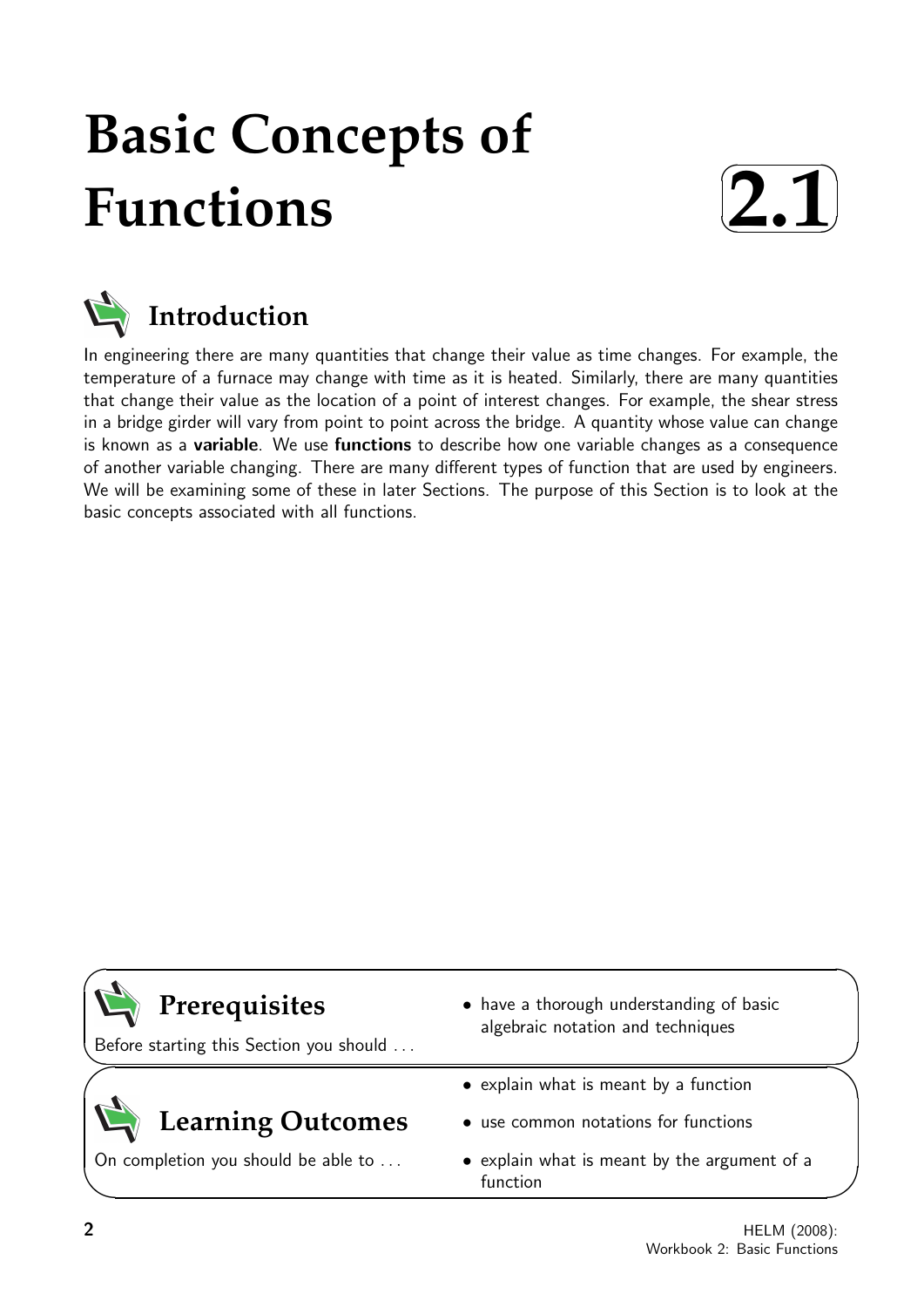

## **1. The function rule**

A function can be thought of as a rule which operates on an input and produces an output. This is often illustrated pictorially in two ways as shown in Figure 1. The first way is by using a **block** diagram which consists of a box showing the input, the output and the rule. We often write the rule inside the box. The second way is to use two sets, one to represent the input and one to represent the output with an arrow showing the relationship between them.



Figure 1: A general function

More precisely, a rule is a function if it produces only a **single** output for any given input. The function with the rule 'treble the input' is shown in Figure 2.



**Figure 2:** The function with the rule 'treble the input'

Note that with an input of 4 the function will produce an output of 12. With a more general input, x say, the output will be  $3x$ . It is usual to assign a letter or other symbol to a function in order to label it. The trebling function in Figure 2 has been given the symbol  $f$ .

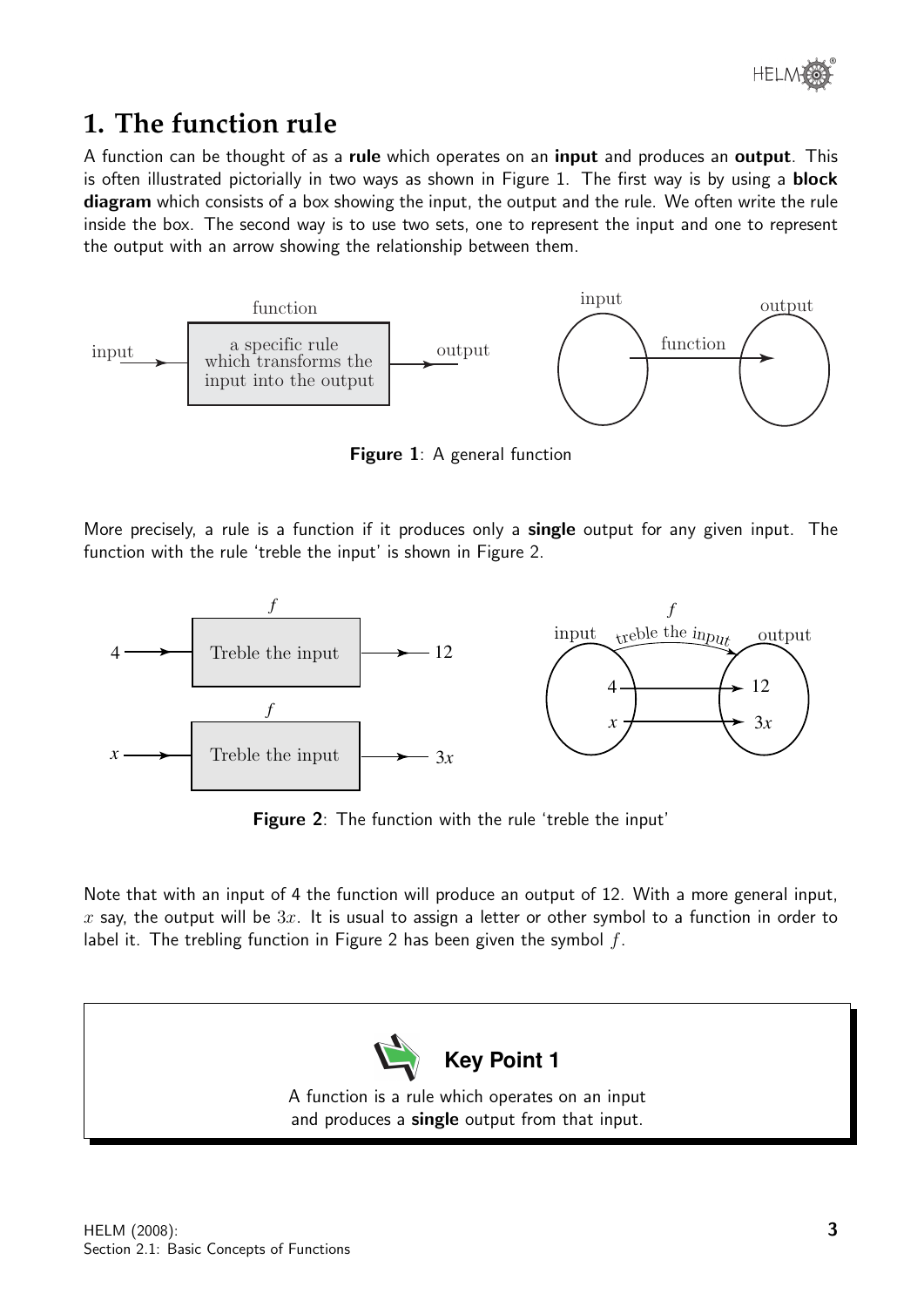![](_page_3_Picture_0.jpeg)

Write down the output from the function shown in Figure 3 when the input is (a) 4, (b)  $-3$ , (c) x (d) t.

![](_page_3_Figure_2.jpeg)

#### Your solution

In each case the function rule instructs you to multiply the input by 7 and then subtract 2. Evaluate the corresponding outputs.

#### Answer

(a) When the input is 4 the output is 26

- (b) When the input is  $-3$  the output is  $-23$
- (c) When the input is x the output is  $7x 2$
- (d) When the input is t the output is  $7t 2$ .

Several different notations are used by engineers to describe functions. For the trebling function in Figure 2 it is common to write

 $f(x) = 3x$ 

This indicates that with an input x, the function, f, produces an output of  $3x$ . The input to the function is placed in the brackets after the 'f'.  $f(x)$  is read as 'f is a function of x', or simply 'f of  $x'$ , meaning that the value of the output from the function depends upon the value of the input  $x$ . The value of the output is often called the 'value of the function'.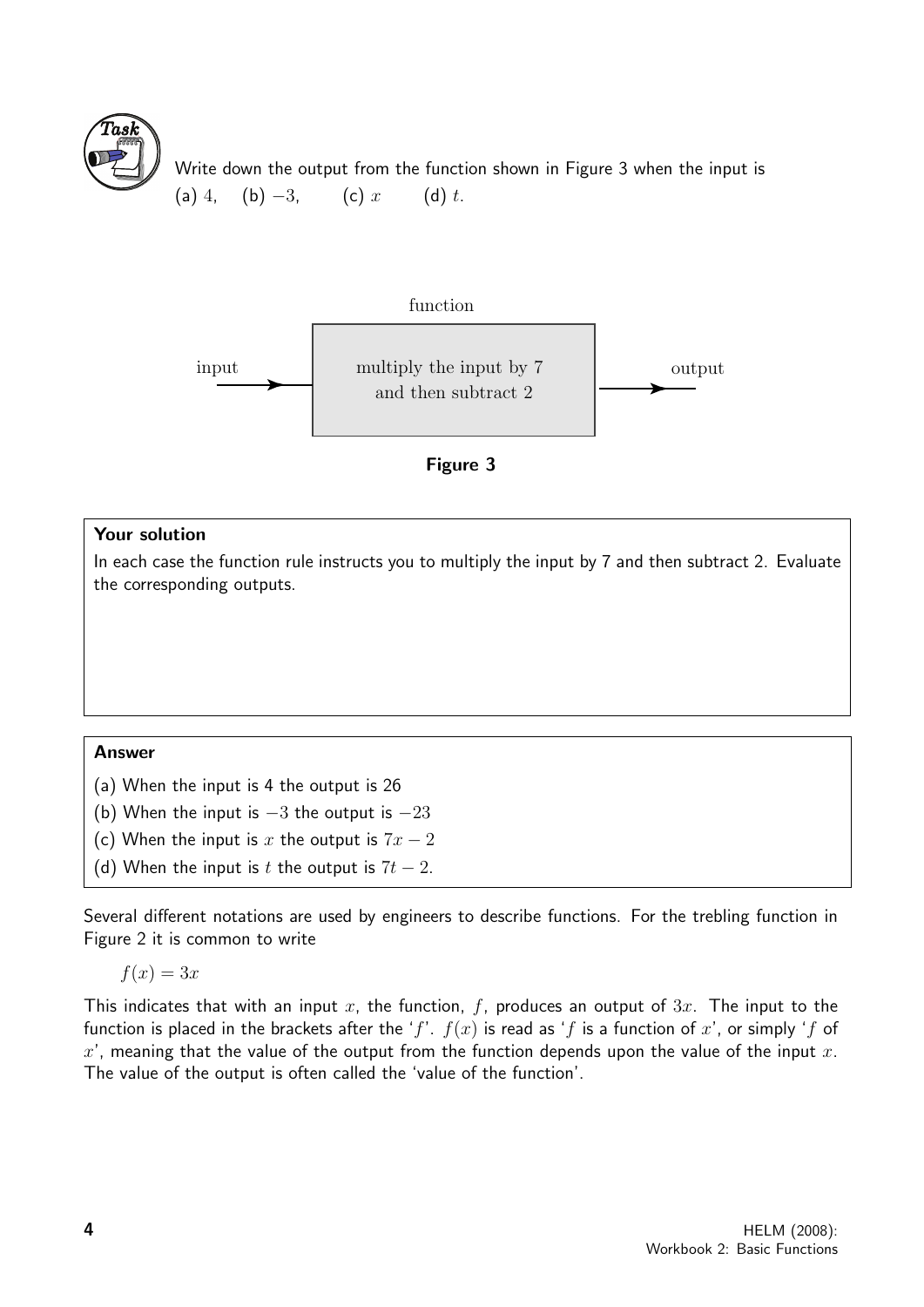![](_page_4_Picture_0.jpeg)

![](_page_4_Picture_1.jpeg)

#### **Example 1**

State in words the rule defined by each of the following functions:

(a)  $f(x) = 6x$ (b)  $f(t) = 6t - 1$ (c)  $g(x) = x^2 - 7$ (d)  $h(t) = t^3 + 5$ (e)  $p(x) = x^3 + 5$ 

#### **Solution**

- (a) The rule for  $f$  is 'multiply the input by  $6'$ .
- (b) Here the input has been labelled t. The rule for f is 'multiply the input by 6 and subtract 1'.
- (c) Here the function has been labelled q. The rule for q is 'square the input and subtract 7'.

(d) The rule for  $h$  is 'cube the input and add 5'.

(e) The rule for  $p$  is 'cube the input and add 5'.

Note from Example 1, parts (d) and (e), that it is the rule that is important when describing a function and not the letters used. Both  $h(t)$  and  $p(x)$  instruct us to 'cube the input and add 5'.

![](_page_4_Picture_12.jpeg)

Write down a mathematical function which can be used to describe the following rules:

(a) 'square the input and divide the result by 2'. Use the letter  $x$  for input and the letter  $f$  to represent the function.

(b) 'divide the input by 3 and add 7'. Call the function  $q$  and call the input  $t$ .

#### Your solution

#### Answer

(a) 
$$
f(x) = \frac{x^2}{2}
$$
, (b)  $g(t) = \frac{t}{3} + 7$ 

#### **Exercise**

State the rule of each of the following functions:

(a) 
$$
f(x) = 5x
$$
, (b)  $f(t) = 5t$ , (c)  $f(x) = 8x + 10$ , (d)  $f(t) = 7t - 27$ , (e)  $f(t) = 1 - t$ ,  
(f)  $h(t) = \frac{t}{3} + \frac{2}{3}$ , (g)  $f(x) = \frac{1}{1+x}$ 

HELM (2008): Section 2.1: Basic Concepts of Functions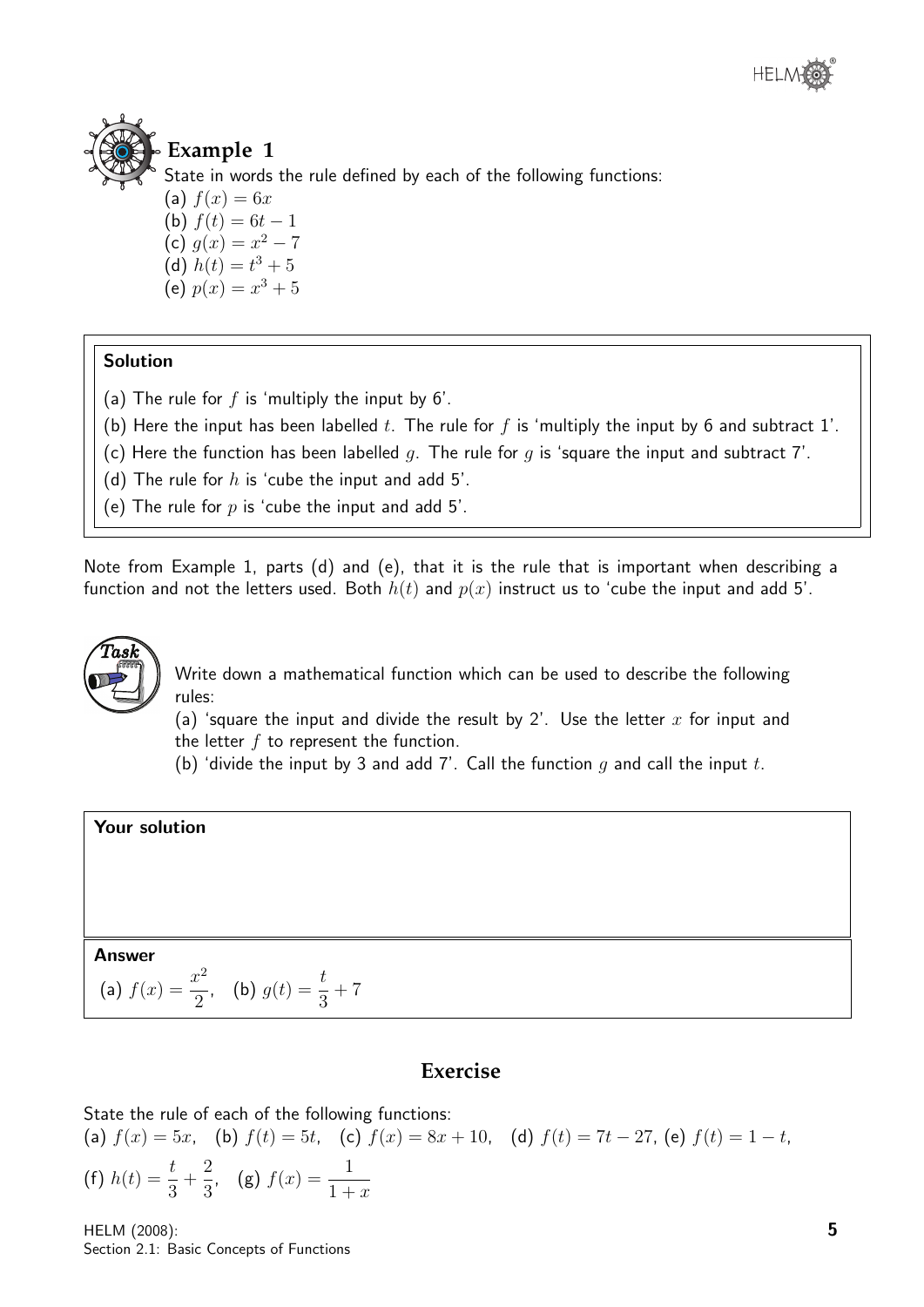#### Answers

(a) multiply the input by 5. (b) same as (a). (c) multiply the input by 8 and then add 10. (d) multiply the input by 7 and then subtract 27. (e) subtract the input from 1. (f) divide the input by 3 and then add  $2/3$ . (g) add 1 to the input and then find the reciprocal of the result.

## **2. The argument of a function**

The input to a function is sometimes called its argument. It is frequently necessary to obtain the output from a function if we are given its argument. For example, given the function  $q(t) = 3t + 2$ we may require the value of the output when the argument is 4. We write this as  $q(t = 4)$  or more usually and compactly as  $g(4)$ . In this case the value of  $g(4)$  is  $3 \times 4 + 2 = 14$ .

![](_page_5_Picture_4.jpeg)

#### Solution

(a) The output from the function needs to be found when the argument or input is 2. We need to replace  $x$  by 2 in the expression for the function. We find

$$
f(2) = 3 \times 2 + 1 = 7
$$

(b) Here the argument is  $-1$ . We find

$$
f(-1) = 3 \times (-1) + 1 = -2
$$

(c) 
$$
f(6) = 3 \times 6 + 1 = 19
$$
.

![](_page_5_Picture_11.jpeg)

```
Given the function g(t) = 6t + 4 find (a) g(3), (b) g(6), (c) g(-2)
```
Your solution

#### **Answer**

a)  $g(3) = 6 \times 3 + 4 = 22$ , (b)  $g(6) = 40$ , (c)  $g(-2) = -8$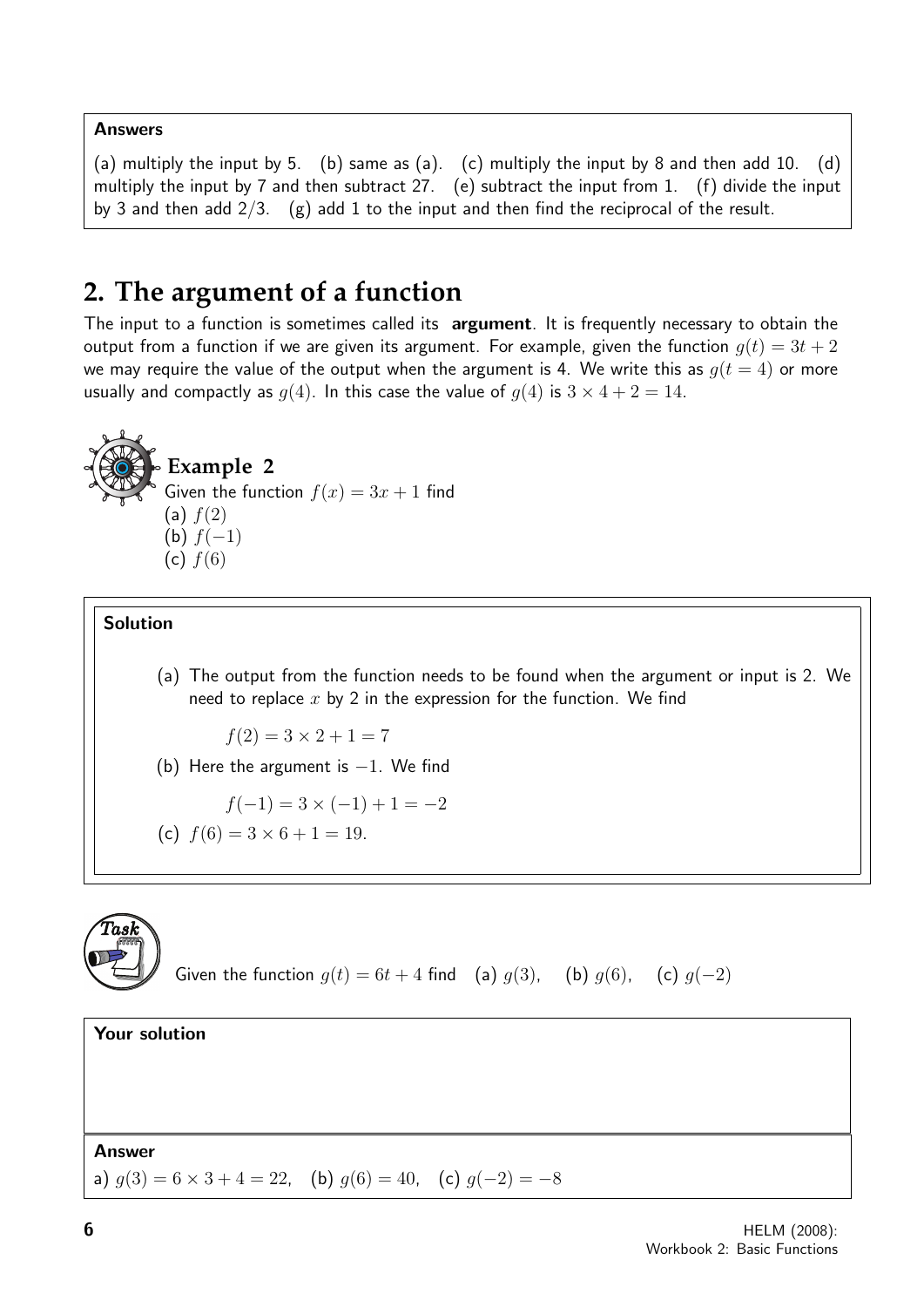It is possible to obtain the value of a function when the argument is an algebraic expression. Consider the following Example.

![](_page_6_Picture_2.jpeg)

#### Solution

The rule for this function is 'multiply the input by 3 and then add 2'. We can apply this rule whatever the argument.

- (a) In this case the argument is t. Multiplying this by 3 and adding 2 we find  $y(t) = 3t + 2$ . Equivalently we can replace x by t in the expression for the function, so,  $y(t) = 3t + 2$ .
- (b) In this case the argument is 2t. We need to replace x by 2t in the expression for the function. So  $y(2t) = 3(2t) + 2 = 6t + 2$
- (c) In this case the argument is  $z + 2$ . We find  $y(z + 2) = 3(z + 2) + 2 = 3z + 8$ . It is important to note that  $y(z + 2)$  is **not**  $y \times (z + 2) = yz + y2$  but instead reads 'y of  $(z + 2)$ ' where 'of' means 'take the function of'.
- (d) Here we have a complication. The argument is  $5x$  and so there appears to be a clash of notation with the original expression for the function. There is no problem if we remember that the rule is to multiply the input by 3 and then add 2. The input now is 5x. So  $y(5x) = 3(5x) + 2 = 15x + 2$ .

![](_page_6_Picture_9.jpeg)

Given the function  $g(x) = 8 - 2x$  find (a)  $g(4)$ , (b)  $g(4t)$ , (c)  $g(2x - 3)$ 

| Your solution |  |  |  |
|---------------|--|--|--|
| (a)           |  |  |  |
|               |  |  |  |
| (b)           |  |  |  |
|               |  |  |  |
| (c)           |  |  |  |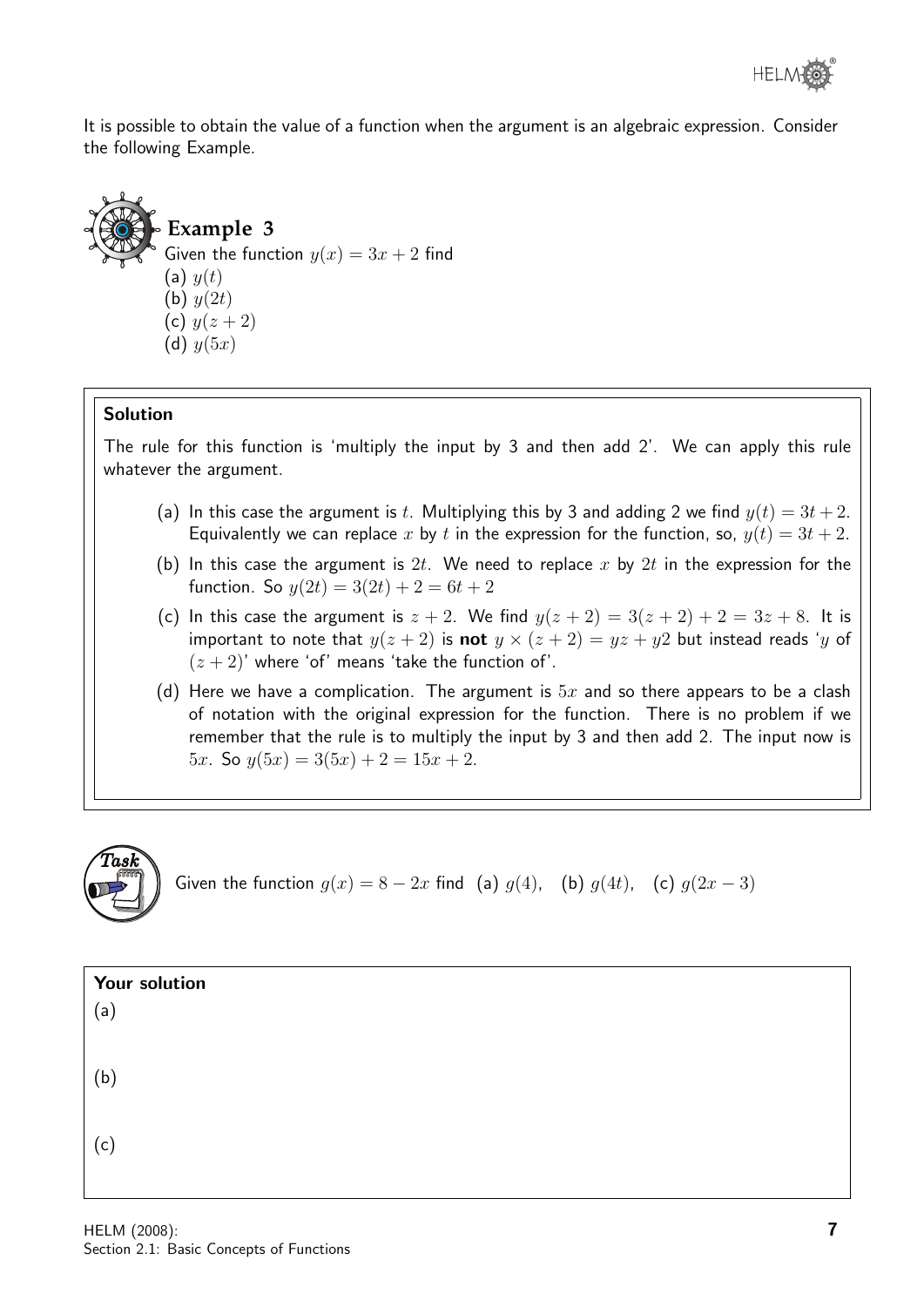#### Answer

- (a)  $g(4) = 8 2 \times 4 = 0$
- (b)  $g(4t) = 8 2 \times 4t = 8 8t$
- (c)  $g(2x-3) = 8 2(2x 3) = 14 4x$

#### **Exercises**

- 1. Explain what is meant by the 'argument' of a function.
- 2. Given the function  $g(t) = 8t + 3$  find (a)  $g(7)$ , (b)  $g(2)$ , (c)  $g(-0.5)$ , (d)  $g(-0.11)$
- 3. Given the function  $f(t) = 2t^2 + 4$  find: (a)  $f(x)$  (b)  $f(2x)$  (c)  $f(-x)$  (d)  $f(4x + 2)$ (e)  $f(3t + 5)$  (f)  $f(\lambda)$  (g)  $f(t - \lambda)$  (h)  $f(\frac{t}{\lambda})$ α )
- 4. Given  $g(x) = 3x^2 7$  find (a)  $g(3t)$ , (b)  $g(t+5)$ , (c)  $g(6t-4)$ , (d)  $g(4x+9)$
- 5. Calculate  $f(x+h)$  when (a)  $f(x)=x^2$ , (b)  $f(x)=x^3$ , (c)  $f(x)=\frac{1}{x}$  $\overline{x}$ . In each case write down the corresponding expression for  $f(x+h) - f(x)$ .
- 6. If  $f(x) = \frac{1}{1}$  $\frac{1}{(1-x)^2}$  find  $f(x)$  $\boldsymbol{x}$  $\ell$ ).

#### Answers

1. The argument is the input.

2. (a) 59, (b) 19, (c) -1, (d) 2.12.  
\n3. (a) 
$$
2x^2 + 4
$$
, (b)  $8x^2 + 4$ , (c)  $2x^2 + 4$ , (d)  $32x^2 + 32x + 12$ , (e)  $18t^2 + 60t + 54$ ,  
\n(f)  $2\lambda^2 + 4$ , (g)  $2(t - \lambda)^2 + 4$ , (h)  $\frac{2t^2}{\alpha^2} + 4$ .  
\n4. (a)  $27t^2 - 7$ , (b)  $3t^2 + 30t + 68$ , (c)  $108t^2 - 144t + 41$ , (d)  $48x^2 + 216x + 236$ .  
\n5. (a)  $x^2 + 2xh + h^2$ , (b)  $x^3 + 3x^2h + 3xh^2 + h^3$ , (c)  $\frac{1}{x + h}$ .  
\nThe corresponding expressions are (a)  $2xh + h^2$ , (b)  $3x^2h + 3xh^2 + h^3$ ,  
\n(c)  $\frac{1}{x + h} - \frac{1}{x} = -\frac{h}{x(x + h)}$ .  
\n6.  $\frac{1}{(1 - \frac{x}{\ell})^2}$ .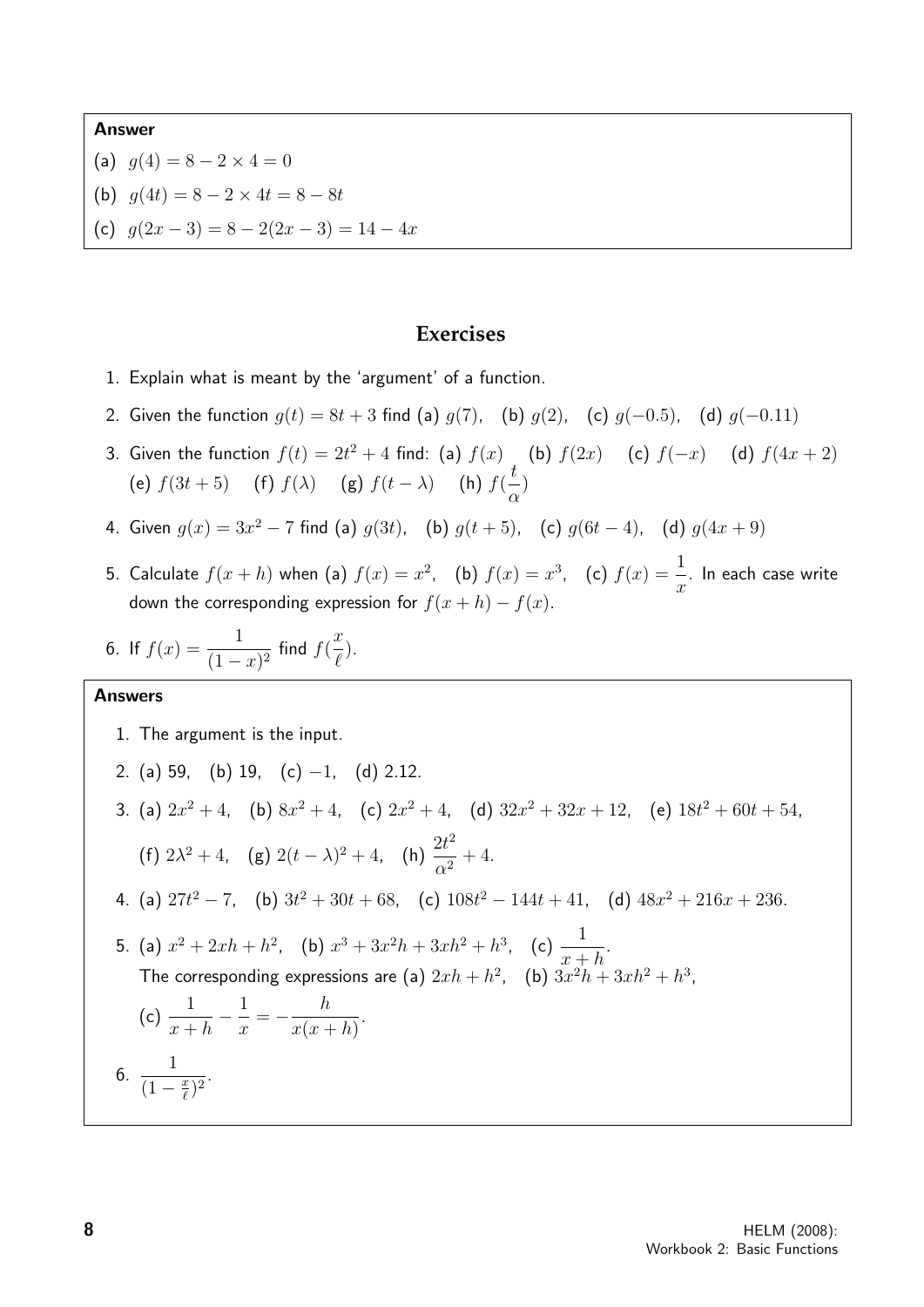![](_page_8_Picture_0.jpeg)

### **3. Composition of functions**

Consider the two functions  $g(x) = x^2$ , and  $h(x) = 3x + 5$ . Block diagrams showing the rules for these functions are shown in Figure 4.

![](_page_8_Figure_3.jpeg)

**Figure 4:** Block diagrams of two functions q and h

Suppose we place these Block diagrams together in series as shown in Figure 5, so that the output from function  $q$  is used as the input to function  $h$ .

![](_page_8_Figure_6.jpeg)

**Figure 5**: The composition of the two functions to give  $h(q(x))$ 

Study Figure 5 carefully and deduce that when the input to q is x the output from the two functions in series is  $3x^2 + 5$ . Since the output from  $g$  is used as input to  $h$  we write

$$
h(g(x)) = h(x^2) = 3x^2 + 5
$$

The form  $h(q(x))$  is known as the **composition** of the functions q and h. Suppose we interchange the two functions so that  $h$  is applied first as shown in Figure 6.

![](_page_8_Figure_11.jpeg)

**Figure 6**: The composition of the two functions to give  $g(h(x))$ 

Study Figure 6 and note that when the input to h is x the final output is  $(3x+5)^2$ . We write

$$
g(h(x)) = (3x+5)^2
$$

Note that the function  $h(q(x))$  is different from  $q(h(x))$ .